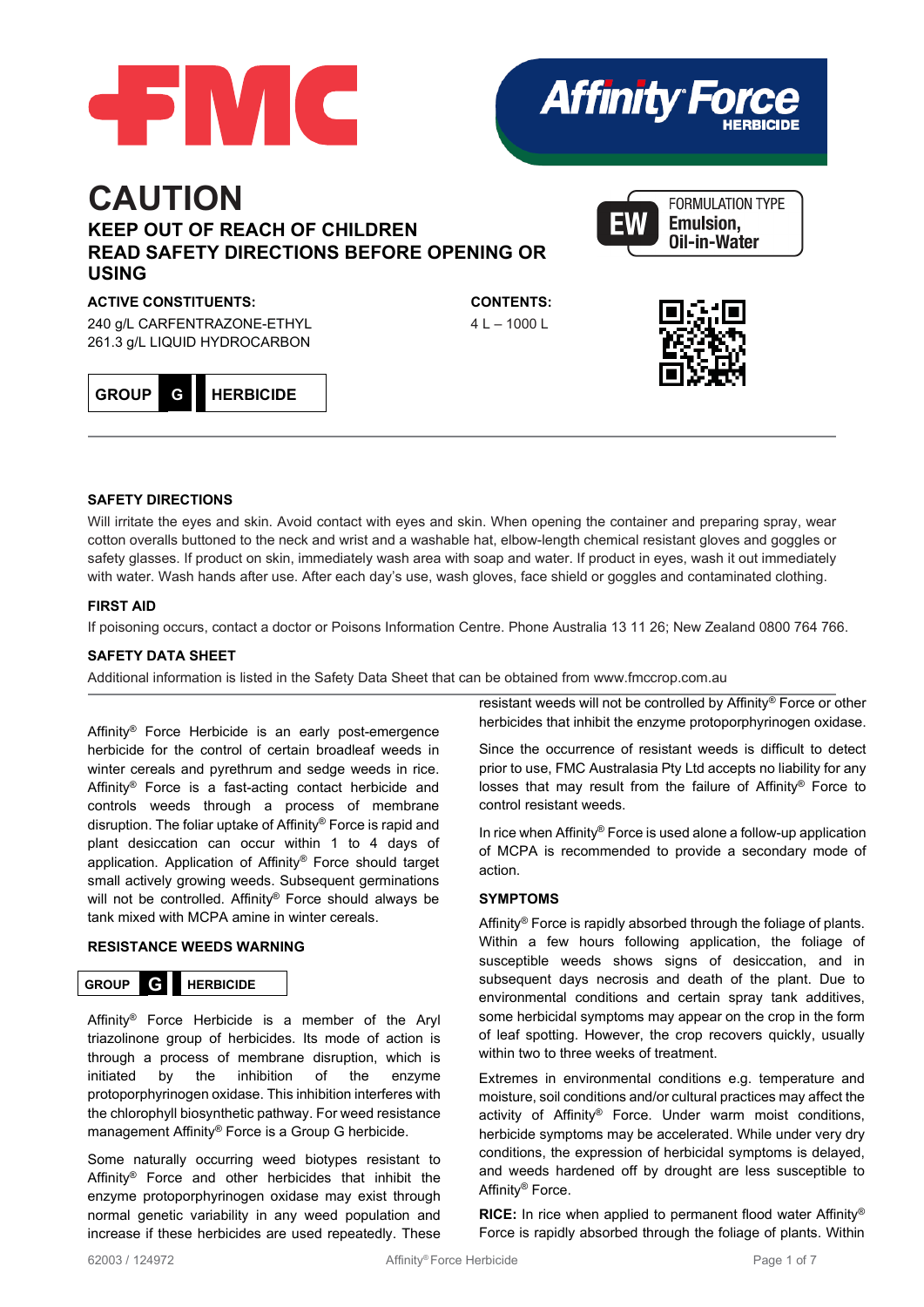a few days following application, the foliage of susceptible weeds shows signs of necrosis and later death. Herbicidal symptoms may appear on the crop in the form of leaf yellowing on submerged leaves and bronzing on exposed leaves. In most cases seedlings usually recover rapidly.

**DO NOT** apply Affinity® Force to the long grain rice varieties Kyeema and Doongara.

#### **Annual Grass (wild oat, ryegrass etc.) Control**

Affinity® Force should not be mixed with selective grass herbicides as grass weed control is significantly reduced and excessive crop injury may occur. Increased crop injury is caused by the crop oil concentrates and oil/surfactant blends used with these grass herbicides. Instead, allow a 10-14-day interval between separate broadleaf and grass herbicide applications.

#### **Use of Surfactant/ Wetting Agents/ Oil Adjuvants**

**DO NOT** add wetters, spray oils or oil/surfactant adjuvants to the tank mix of Affinity® Force plus MCPA.

The addition of wetters, oils and oil/surfactant blends will greatly increase crop injury without any significant improvement in weed control.

Prior to applying Affinity® Force clean the spray tank to remove any wetters or adjuvants remaining from previous spray operations otherwise crop injury may result.

#### **TIMING**

Application should be made to small, actively growing weeds generally less than 6 to 8 leaf in stage - refer to growth stages for specific weeds. As Affinity® Force is a contact herbicide, best control is achieved when weeds are exposed and are not shielded by other weeds and/or the crop. Ideally crops should be at the 3 leaf to early/mid tillering stage (Zadok's code 13 to 25), prior to crop canopy closure.

**Rice:** Application should be made to permanent flood water to small weeds up to 4 to 6 leaf in size, species dependant. When using Affinity® Force alone apply at or beyond the 2-leaf rice stage. When using Affinity® Force in tank mix with Londax\*, **DO NOT** apply before the earliest application timing as directed on the product's label. Earlier application could result in excessive crop injury.

#### **MIXING**

Add half the required volume of water to spray tank and start agitation and then add the measured amount of Affinity® Force. In cereals add the required volume of MCPA amine next then add buffering agent if required then the balance of water to tank. Maintain good agitation at all times until spraying is completed.

The spray solution can be buffered to within the range of pH 5 to pH 8. **DO NOT** use with tank additives that alter the pH of the spray solution below pH 5 or above pH 8 or that contain surfactants.

**Rice**: Add half the required volume of water in spray tank and start agitation. Add the measured amount of Affinity® Force next, followed by Londax DF\* if tank mixing. Add

balance of water to tank. Maintain good agitation at all times until spraying is completed.

**DO NOT** tank mix Affinity® Force with MCPA LVE formulations or ester formulations of other herbicides or with wetters and oil adjuvants, as excessive crop injury may occur.

### **APPLICATION**

Apply Affinity® Force (plus MCPA amine in cereals) as a broadcast application. Use conventional boom sprayers with either mechanical or by-pass agitation. Spray equipment should be properly calibrated to ensure correct application. Use a spray volume of 50 to 150 litres per hectare. Experience has shown that using a minimum spray volume of 100 L/ha can improve weed control. This is particularly important on bifora and other hard to control weeds. Use a minimum of 100 L/ha if weed infestation is heavy or the crop cover is dense, and this volume is highly recommended when using the preferred Air Induction (AI) nozzles.

Affinity® Force plus MCPA amine - this tank mix must be applied with nozzles that produce a Coarse spray quality (to ASAE S572 standard) due to the MCPA component. Air induction nozzles are the most suitable nozzle type to produce a Coarse spray quality. The preferred nozzles are Agrotop AirMix or TeeJet AIXR. **DO NOT** use air induction (Al) or non-Al nozzles that produce a spray quality of very Coarse and above to apply Affinity® Force plus MCPA amine. Do not use TeeJet TT nozzles as experience has shown inferior control of bifora in particular can result. Single orifice or twin orifice flat fan nozzles can be used provided they meet the above specifications. Use of 110-03 or bigger single orifice nozzles or equivalent bigger twin orifice nozzles with Affinity® Force may reduce control of bifora but not other weeds.

Pyrethrum - conventional flat fan nozzles that produce a Fine to Medium spray quality can be used.

**DO NOT** use floodjet, boomless jets or misters or controlled droplet application equipment.

**DO NOT** apply Affinity® Force by aircraft. Always ensure that agitation is continued until spraying is completed even if the sprayer is stopped for brief periods of time.

**MCPA amine:** It is important to follow the MCPA label directions for use in relation to weed and crop size and application timing. The MCPA amine use rate recommended for tank mix with Affinity® Force in cereals on this label is a minimum rate required for control. Higher MCPA amine rates may be used in accordance with the specific MCPA amine label to improve results in difficult situations.

The best application conditions are when soil is moist, weather fine and rain unlikely within 6 hours.

Extremes in environmental conditions e.g. temperature and moisture, soil conditions and/or cultural practices may affect the activity of Affinity® Force. Under warm moist conditions, herbicide symptoms may be accelerated. While under very dry conditions, the expression of herbicidal symptoms is delayed, and weeds hardened off by drought are less susceptible to Affinity® Force.

**Rice:** Affinity® Force can be applied to permanent flood water by drip application (SCWIIRT method - i.e. Soluble Chemical Water Injection in Rice Technique) and boom spray application.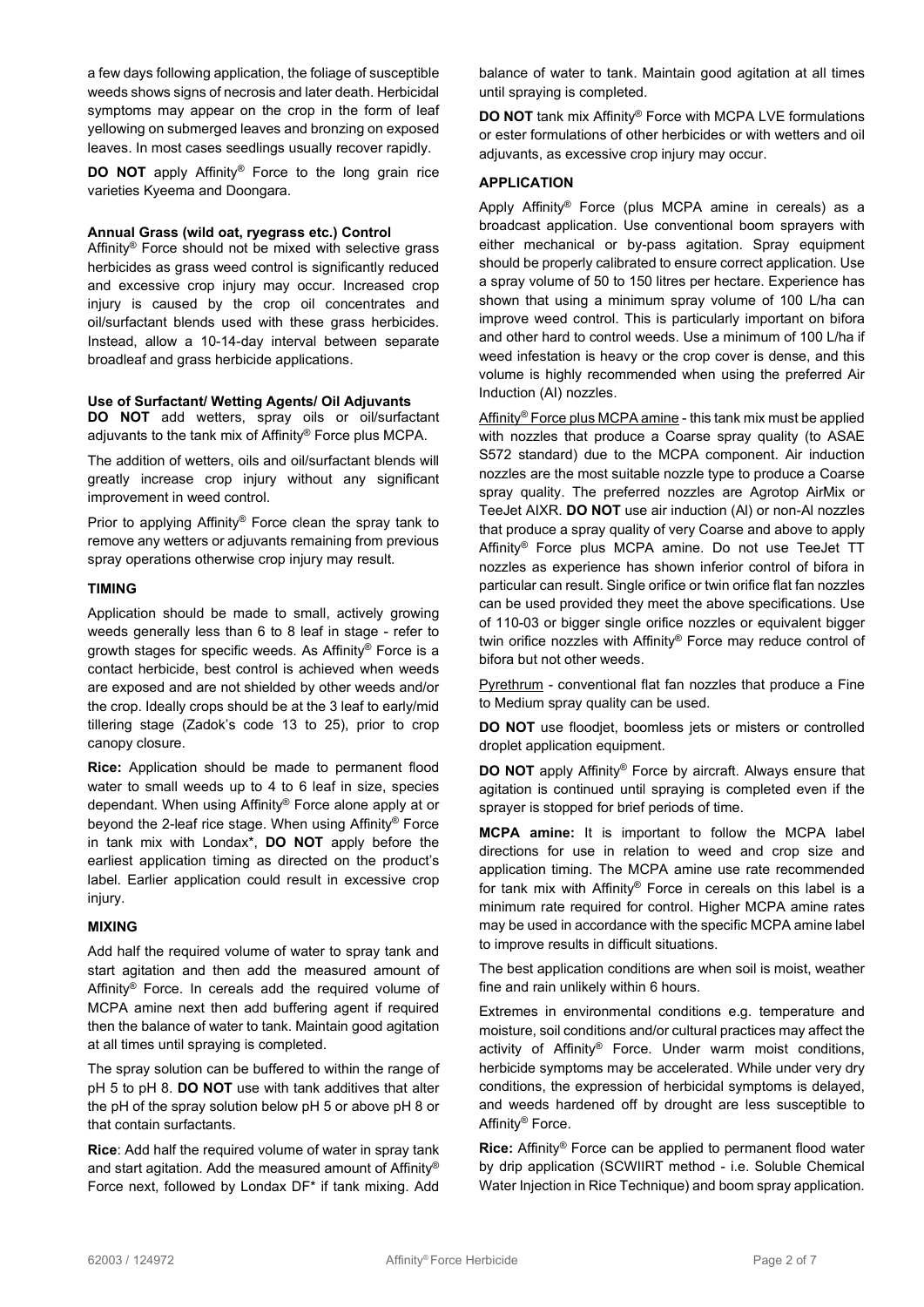Apply as a drip application (SCWIIRT method) by tractor, 4wheel agricultural motorbike or helicopter (maximum 20 m swath width) in a total spray volume of 7 to 10 L/ha. Fixed wing aircraft application by Bickley boom only in a minimum spray volume of 10 L/ha.

Apply by boom spray application by ground rig in a minimum total spray volume of 20 L/ha. Spray equipment should be properly calibrated to ensure correct application. Application using equipment set to produce coarse droplets will increase direct application onto the water surface, will minimise contact with emerged crop and minimise spray drift. Avoid spraying in still conditions, conditions conducive to inversion and in winds likely to cause drift. Turn off spray boom while passing over irrigation channels, creeks and dams.

## **WATER MANAGEMENT**

It is essential to lock up bays 1 day prior to application and hold water for at least 5 days after application.

To optimise weed control and minimise crop injury ensure there is sufficient water to cover the crop at application ideally 5 to 8 cm on the high side of the bay, based on 6 to 10 cm fall across the rice bay. Normal water levels should be maintained following the 5 day lock up period

**DO NOT** drain rice water into regional drains, within the withholding period after Affinity® Force application as defined by the local irrigation authority and/or the NSW Environmental Protection Authority.

## **SPRAYER CLEAN OUT**

Thoroughly clean all spray equipment using the following procedure when you have finished spraying highly active materials such as carfentrazone-ethyl.

In addition to the following procedure, ensure proper equipment clean-out for any other products mixed with Affinity® Force as specified on the other product labels.

**IMPORTANT:** More complete cleaning can be achieved if the spray equipment is cleaned immediately following each use.

Mix only as much herbicide spray solution as needed at a time.

**DO NOT** store the sprayer for any extended period of time, especially overnight, with Affinity® Force spray solution remaining in the tank, spray lines, spray boom plumbing, spray nozzles or strainers.

#### **Preparation of the Cleaning Solution:**

Prepare a spray equipment cleaning solution by mixing an alkaline detergent e.g. "OMO"\* or "SPREE"\* at a rate of 100 g for every 100 L of clean water used.

Upon completion of applying Affinity® Force and before spraying sensitive crops including **canola, pulses such as faba beans, lentils, other legumes and cotton:**

1. Fill the spray tank with sufficient cleaning solution to allow the operation of the spray system for a minimum of 15 minutes to thoroughly flush hoses, spray boom and spray nozzles then fill the spray tank to capacity to ensure contact of the solution with all internal surfaces. Let the cleaning solution soak in tank, pump and spray lines overnight.

- 2. Before further use of the sprayer, operate the spray system for 15 minutes, then completely drain the sprayer system. Rinse the tank with clean water and flush through the hoses, spray boom, and spray nozzles.
- 3. If possible spray a pesticide requiring an oil adjuvant e.g. Achieve\* & Supercharge\* onto cereals as a further means of removing possible residues of Affinity® Force before spraying sensitive crops.
- 4. Immediately prior to commencement of spraying a sensitive crop, purge the boom lines by operating the spray system onto a fence line or waste area for sufficient time to remove any solution that has been residing in the spray lines. **This is also recommended for subsequent tank loads or if the sprayer has been left standing for a period of time containing spray solution**.
- 5. If storing equipment for more than 48 hours, preferred practice is to clean spray equipment as outlined above allowing to soak overnight, drain and flush with fresh water and leave fresh water in the spray tank, hoses, and spray booms until next use. This water must be drained from the spray boom and lines and flushed out with clean water before beginning any application to a sensitive crop.

Properly dispose of all cleaning solution and rinsate safely in accordance with Federal, State, and local regulations and guidelines.

**DO NOT** apply sprayer cleaning solutions or rinsate to sensitive crops.

Should small quantities of Affinity® Force remain in inadequately cleaned mixing, loading and/or spray equipment, they may be released during subsequent applications potentially causing effects to sensitive crops and other vegetation.

**The above method is only effective if the cleaning solution comes into contact with every surface or contact point that may contain even minute carfentrazone-ethyl residues.**

## **CROP ROTATION RECOMMENDATIONS**

Affinity® Force Herbicide does not provide residual activity therefore no crop rotational restrictions apply.

#### **PRECAUTIONS: RE-ENTRY PERIOD**

Rice: **DO NOT** allow entry into treated areas for 12 hours. When prior entry is necessary, wear impervious footwear and chemical resistant gloves. Clothing must be laundered after each day's use.

Other CROPS: **DO NOT** allow entry into treated areas until spray has dried, unless wearing cotton overalls buttoned to the neck and wrist (or equivalent clothing) and chemical resistant gloves. Clothing must be laundered after each day's use.

## **PROTECTION OF CROPS, NATIVE AND OTHER NON-TARGET PLANTS**

**DO NOT** apply under weather conditions, or from spray equipment, which may cause spray drift onto nearby susceptible plants, adjacent crops, or pastures, or onto wetlands, waterbodies or watercourses.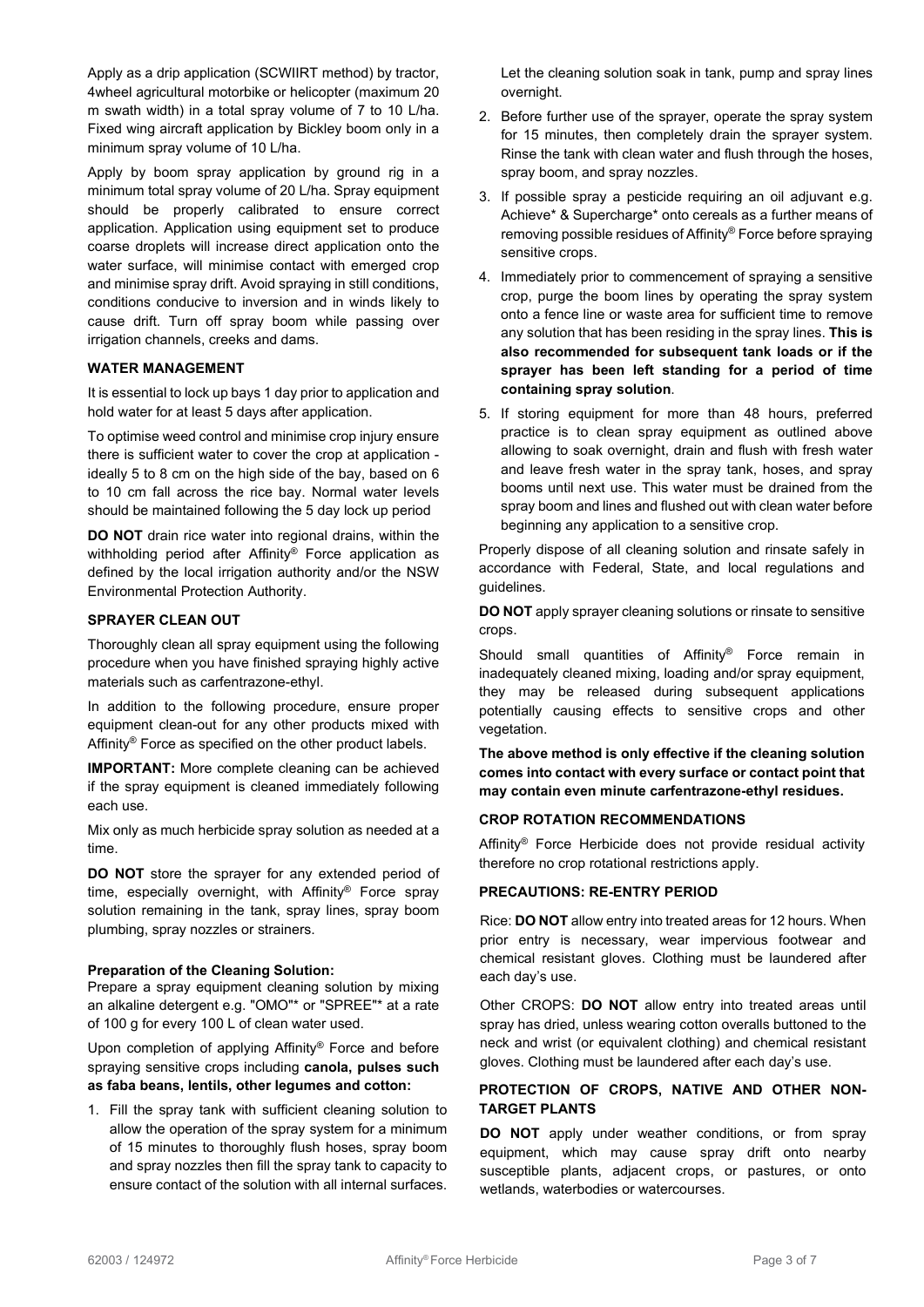## **PROTECTION OF WILDLIFE, FISH, CRUSTACEANS AND ENVIRONMENT**

**Highly toxic to algae and aquatic plants. DO NOT** contaminate streams, rivers or waterways with Affinity® Force or used container.

### **STORAGE AND DISPOSAL**

Store in the closed, original container in a cool, wellventilated area. **DO NOT** store for prolonged periods in direct sunlight.

Spillage - In case of spillage, confine spilled product with material such as sand or clay. Dispose of waste as indicated below or according to the Australian Standard 2507 - Storage and Handling of Pesticides. **DO NOT** allow spilled product to enter sewers, drains, creeks or any other waterways. Keep out animals and unprotected persons. Vacuum, shovel or pump waste into an approved drum. To decontaminate spill area, tools and equipment, wash with a suitable solution (i.e. organic solvent, detergent, bleach or caustic) and add the solution to the drums of wastes already collected. Label for contents. Dispose of drummed wastes, including decontamination solution, in accordance with the requirements of Local or State Waste Management Authorities.

Triple-rinse containers before disposal. Add rinsings to spray tank. **DO NOT** dispose of undiluted chemicals on site. If recycling, replace cap and return clean containers to recycler or designated collection point. If not recycling, break, crush, or puncture and deliver empty packaging to an approved waste management facility. If an approved waste management facility is not available, bury the empty packaging 500 mm below the surface in a disposal pit specifically marked and set up for this purpose, clear of waterways, desirable vegetation and tree roots, in compliance with relevant local, state or territory government regulations. **DO NOT** burn empty containers or product.

Returnable/Refillable containers: Empty contents fully into application equipment. Close all valves and return to the point of supply for refill or storage.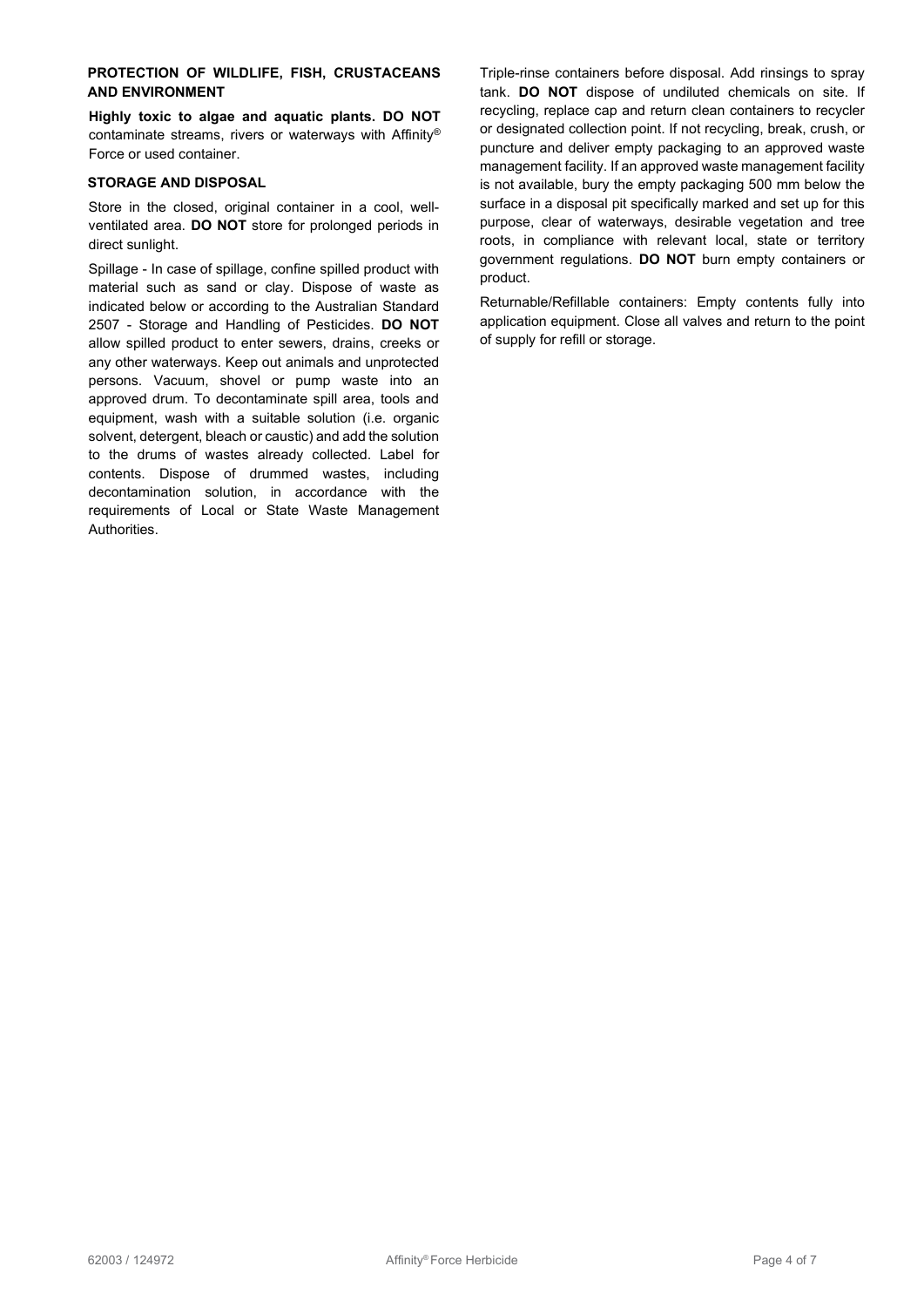## **DIRECTIONS FOR USE**

## **RESTRAINTS:**

**DO NOT** tank mix Affinity® Force with any wetter, crop oil concentrates or blended oil/surfactant adjuvants (See compatibility section).

**DO NOT** tank mix MCPA LVE with Affinity® Force.

**DO NOT** tank mix Affinity® Force treatments with selective grass herbicides.

**DO NOT** apply the tank mix of Affinity® Force + MCPA amine before the three-leaf stage of cereals.

**DO NOT** apply to cereals under sown with legumes.

**DO NOT** apply Affinity® Force to winter cereals by aircraft.

**DO NOT** apply Affinity® Force to the long grain rice varieties Kyeema and Doongara.

| <b>CROP</b>                                                        | <b>TARGET WEED</b>                                                                   | <b>STATE</b>         | RATE/ha                                             | <b>WEED STAGE</b>                                        | <b>CRITICAL COMMENTS</b>                                                                                                                                                                                                                                                                                                                                                                                                                                                                                                                                                                                                                                                                                                                                                                                                                                                                                               |
|--------------------------------------------------------------------|--------------------------------------------------------------------------------------|----------------------|-----------------------------------------------------|----------------------------------------------------------|------------------------------------------------------------------------------------------------------------------------------------------------------------------------------------------------------------------------------------------------------------------------------------------------------------------------------------------------------------------------------------------------------------------------------------------------------------------------------------------------------------------------------------------------------------------------------------------------------------------------------------------------------------------------------------------------------------------------------------------------------------------------------------------------------------------------------------------------------------------------------------------------------------------------|
|                                                                    |                                                                                      |                      | Affinity® Force +<br><b>MCPA</b> amine<br>(750g/L)  |                                                          |                                                                                                                                                                                                                                                                                                                                                                                                                                                                                                                                                                                                                                                                                                                                                                                                                                                                                                                        |
| Winter<br><b>Cereals</b><br>(wheat,<br>barley, oats,<br>triticale) | <b>Ball mustard</b><br>Neslia paniculata                                             | All<br><b>States</b> | 85 mL + 330 mL<br>100 mL + 330 mL                   | 2 leaf to 6 leaf<br>2 leaf to 8 leaf                     | General<br>Apply as a post-emergence treatment for the control<br>of small actively growing weeds.<br>Always tank mix with MCPA amine. The MCPA amine<br>rate recommended on this label is a minimal rate of a<br>750 g/L formulation required for control. The<br>corresponding rate for a 500 g/L formulation is 500<br>g/L. Refer to the specific MCPA amine label for higher<br>use rates.<br>Under wet/ good growing conditions some weed<br>regrowth may occur e.g. Bifora. A follow up<br>application of a suitable herbicide i.e. 2,4-D amine<br>may be required as part of a good weed management<br>strategy.<br>Refer to General Instructions and Compatibility                                                                                                                                                                                                                                             |
|                                                                    | Bedstraw/Cleavers*<br>Galium tricornutum<br>G. aparine                               |                      | 85 mL + 330 mL<br>100 mL + 330 mL                   | 1 to 5 whorls<br>1 to 10 whorls                          |                                                                                                                                                                                                                                                                                                                                                                                                                                                                                                                                                                                                                                                                                                                                                                                                                                                                                                                        |
|                                                                    | Bifora+<br>Bifora testiculata                                                        |                      | 100 mL + 330 mL                                     | 2 leaf to 6 leaf                                         |                                                                                                                                                                                                                                                                                                                                                                                                                                                                                                                                                                                                                                                                                                                                                                                                                                                                                                                        |
|                                                                    | Canola<br>Brassica napus<br><b>B.</b> campestris                                     |                      | 85 mL + 330 mL<br>100 mL + 330 mL                   | 2 leaf to 6 leaf<br>2 leaf to 8 leaf                     |                                                                                                                                                                                                                                                                                                                                                                                                                                                                                                                                                                                                                                                                                                                                                                                                                                                                                                                        |
|                                                                    | Roundup Ready<br>canola Volunteers                                                   |                      | 85 mL + 330 mL                                      | 2 leaf to 4 leaf                                         |                                                                                                                                                                                                                                                                                                                                                                                                                                                                                                                                                                                                                                                                                                                                                                                                                                                                                                                        |
|                                                                    | Capeweed<br>Arctotheca<br>calendula                                                  |                      | 85 mL + 330 mL                                      | 2 leaf to 4 leaf                                         |                                                                                                                                                                                                                                                                                                                                                                                                                                                                                                                                                                                                                                                                                                                                                                                                                                                                                                                        |
|                                                                    | Climbing buckwheat<br>Fallopia convolvulus                                           |                      | 85 mL + 330 mL                                      | 2 leaf to 6 leaf                                         | directions for further application details.<br>+ Biflora                                                                                                                                                                                                                                                                                                                                                                                                                                                                                                                                                                                                                                                                                                                                                                                                                                                               |
|                                                                    | Crassula<br>Crassula sieberana                                                       |                      | 85 mL + 330 mL                                      | 2 leaf to 8 leaf                                         | Addition of metribuzin (75 g ai/ha in wheat, 75-210 g<br>ai/ha in barley) or diuron (180 - 252 g ai/ha in labelled                                                                                                                                                                                                                                                                                                                                                                                                                                                                                                                                                                                                                                                                                                                                                                                                     |
|                                                                    | Fumitory<br>(Dense flower)<br>Fumaria densiflora                                     |                      | 85 mL + 330 mL                                      | 2 leaf to 8 leaf                                         | cereals) to the standard tank mix of Affinity® Force<br>plus MCPA amine may improve control of Biflora,<br>particularly where higher populations exist.<br>*Cleavers<br>Addition of Dicamba, 70 - 140 g ai/ha to the standard<br>tank mix of Affinity® Force plus MCPA amine may<br>improve control of cleavers, stunt any survivors and<br>reduce seedset. If crop growth stage is suitable, use<br>of the highest label rate of Affinity® Force with a high<br>rate of MCPA Amine and of Dicamba may optimise<br>clever control and seedset production.<br># Indian Hedge mustard & Wild Radish<br>If phenoxy resistant populations of Indian Hedge<br>Mustard or Wild radish are suspected, addition of<br>metribuzin (75 g ai/ha in wheat, 75 - 210 g ai/ha in<br>barley) or diuron (180 - 252 g ai/ha in labelled<br>cereals) to the standard tank mix of Affinity® Force<br>plus MCPA amine may improve control. |
|                                                                    | Indian hedge<br>mustard#<br>Sisymbrium<br>orientale                                  |                      | 85 mL + 330 mL                                      | 2 leaf to 8 leaf                                         |                                                                                                                                                                                                                                                                                                                                                                                                                                                                                                                                                                                                                                                                                                                                                                                                                                                                                                                        |
|                                                                    | Ivy-leaf speedwell<br>Veronica hederifolia                                           |                      | 85 mL + 330 mL<br>100 mL + 330 mL                   | 2 leaf to 4 leaf<br>2 leaf to 6 leaf                     |                                                                                                                                                                                                                                                                                                                                                                                                                                                                                                                                                                                                                                                                                                                                                                                                                                                                                                                        |
|                                                                    | Long storksbill<br>Erodium botrys                                                    |                      | 85 mL + 330 mL<br>100 mL + 330 mL                   | 2 leaf to 4 leaf<br>2 leaf to 6 leaf                     |                                                                                                                                                                                                                                                                                                                                                                                                                                                                                                                                                                                                                                                                                                                                                                                                                                                                                                                        |
|                                                                    | Marshmallow<br>Malva parviflora                                                      |                      | 65 mL + 330 mL<br>85 mL + 330 mL<br>100 mL + 330 mL | 2 leaf to 4 leaf<br>2 leaf to 6 leaf<br>2 leaf to 8 leaf |                                                                                                                                                                                                                                                                                                                                                                                                                                                                                                                                                                                                                                                                                                                                                                                                                                                                                                                        |
|                                                                    | Musk weed<br>Myagrum<br>perfoliatum                                                  |                      | 85 mL + 330 mL<br>100 mL + 330 mL                   | 2 leaf to 4 leaf<br>2 leaf to 6 leaf                     |                                                                                                                                                                                                                                                                                                                                                                                                                                                                                                                                                                                                                                                                                                                                                                                                                                                                                                                        |
|                                                                    | Paterson's Curse<br>Echium<br>plantagineum                                           |                      | 65 mL + 330 mL<br>85 mL + 330 mL<br>100 mL + 330 mL | 2 leaf to 4 leaf<br>2 leaf to 6 leaf<br>2 leaf to 8 leaf |                                                                                                                                                                                                                                                                                                                                                                                                                                                                                                                                                                                                                                                                                                                                                                                                                                                                                                                        |
|                                                                    | Prickly lettuce<br>Lactuca serriola                                                  |                      | 85mL + 330 mL                                       | 2 leaf to 8 leaf                                         |                                                                                                                                                                                                                                                                                                                                                                                                                                                                                                                                                                                                                                                                                                                                                                                                                                                                                                                        |
|                                                                    | Rough poppy<br>Papaver hybridum                                                      |                      | 85mL + 330 mL                                       | 2 leaf to 8 leaf                                         |                                                                                                                                                                                                                                                                                                                                                                                                                                                                                                                                                                                                                                                                                                                                                                                                                                                                                                                        |
|                                                                    | Sheepweed / Corn<br>gromwell / White<br>iron weed<br><b>Buglossoides</b><br>arvensis |                      | 85 mL + 330 mL<br>100 mL + 330 mL                   | 2 leaf to 6 leaf<br>2 leaf to 8 leaf                     |                                                                                                                                                                                                                                                                                                                                                                                                                                                                                                                                                                                                                                                                                                                                                                                                                                                                                                                        |
|                                                                    | Shepherd's purse<br>Capsella<br>bursapastoris                                        |                      | 85 mL + 330 mL                                      | 2 leaf to 8 leaf                                         |                                                                                                                                                                                                                                                                                                                                                                                                                                                                                                                                                                                                                                                                                                                                                                                                                                                                                                                        |
|                                                                    | Sowthistle<br>Sonchus oleraceus                                                      |                      | 85 mL + 330 mL                                      | 2 leaf to 6 leaf                                         |                                                                                                                                                                                                                                                                                                                                                                                                                                                                                                                                                                                                                                                                                                                                                                                                                                                                                                                        |
|                                                                    | Spiny emex                                                                           |                      | 85 mL + 330 mL                                      | 2 leaf to 4 leaf                                         |                                                                                                                                                                                                                                                                                                                                                                                                                                                                                                                                                                                                                                                                                                                                                                                                                                                                                                                        |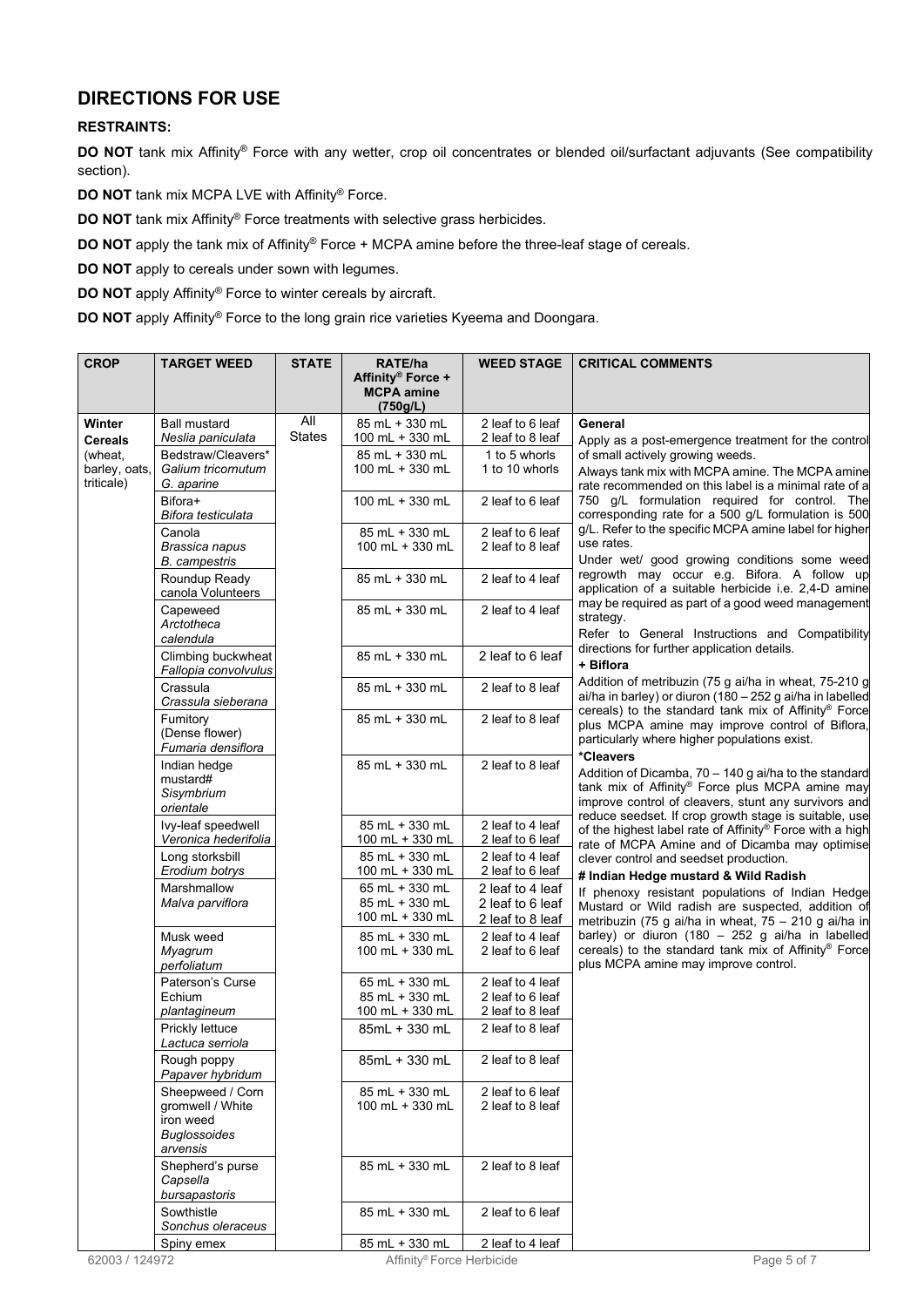| <b>CROP</b>                                                                                             | <b>TARGET WEED</b>                                                           | <b>STATE</b>                 | RATE/ha<br>Affinity® Force +<br><b>MCPA amine</b><br>(750g/L)   | <b>WEED STAGE</b>                                                             | <b>CRITICAL COMMENTS</b>                                                                                                                 |
|---------------------------------------------------------------------------------------------------------|------------------------------------------------------------------------------|------------------------------|-----------------------------------------------------------------|-------------------------------------------------------------------------------|------------------------------------------------------------------------------------------------------------------------------------------|
|                                                                                                         | <b>Emex</b> australis<br>Stinging (dwarf)<br>nettle                          |                              | 85 mL + 330 mL                                                  | 2 leaf to 6 leaf.<br>prior to branching                                       |                                                                                                                                          |
|                                                                                                         | Urtica urens<br>Sub. Clover<br><b>Trifolium</b><br>subterraneum<br>Toad rush |                              | 65 mL + 330mL<br>85 mL + 330mL<br>60 g + 330mL<br>85 mL + 330mL | 2 leaf to 4 leaf<br>2 leaf to 6 leaf<br>2 leaf to 10 leaf<br>2 leaf to 4 leaf |                                                                                                                                          |
|                                                                                                         | Juncus bufonius<br>Turnip weed<br>Rapistrum rugosum                          |                              | 100 mL + 330mL<br>85 mL + 330mL                                 | 2 leaf to 6 leaf<br>2 leaf to 8 leaf                                          |                                                                                                                                          |
|                                                                                                         | <b>Volunteer pulses</b><br>- Faba beans<br>Vicia faba                        |                              | 85 mL + 330 mL<br>+ Transit* 100 mL<br>0R                       | 2 leaf to 5 nodes                                                             |                                                                                                                                          |
|                                                                                                         | - Field peas<br>Pisum sativum                                                |                              | $+$<br>Kamba* 500 at<br>200 mL                                  | 2 leaf to 5 nodes                                                             |                                                                                                                                          |
|                                                                                                         | - Lentils<br>Lens culinaris                                                  |                              |                                                                 | 2 leaf to 6 leaf                                                              |                                                                                                                                          |
|                                                                                                         | - Lupins<br>Lupinus<br>angustifolius                                         |                              | 65 mL + 330 mL<br>85 mL + 330 mL                                | 2 leaf to 4 leaf<br>2 leaf to 8 leaf                                          |                                                                                                                                          |
|                                                                                                         | - Vetch<br>Vicia spp                                                         |                              | 85 mL + 330 mL<br>+ Transit* 100 mL                             | 2 leaf to 4 branch                                                            |                                                                                                                                          |
|                                                                                                         | Wild radish<br>Raphanus<br>raphanistrum                                      | WA only                      | 65 mL + 330 mL<br>85 mL + 330 mL<br>100 mL + 330 mL             | Majority at 2 leaf<br>Majority at 4 leaf<br>Majority at 6 leaf                |                                                                                                                                          |
|                                                                                                         |                                                                              | SA, Vic,<br>NSW, Qld<br>only | 100 mL + 330 mL                                                 | 2 leaf to 4 leaf                                                              |                                                                                                                                          |
|                                                                                                         | Wild turnip<br>Brassica tournefortii                                         | All States                   | 85 mL + 330 mL                                                  | 2 leaf to 4 leaf                                                              |                                                                                                                                          |
|                                                                                                         | Wireweed<br>Polygonum<br>aviculare                                           |                              | 85 mL + 330 mL                                                  | 2 leaf to 6 leaf                                                              |                                                                                                                                          |
| Pyrethrum<br>New crops -<br>from 4 true<br>leaf<br>onwards<br>Established<br>crops<br>- post<br>harvest | Blackberry<br>nightshade<br>Solanum nigrum                                   | Tas. only                    | 100 mL                                                          | 2 leaf to 4 leaf                                                              | To improve weed spectrum Affinity® Force may be<br>tank mixed or applied as a sequential application with<br>other pyrethrum herbicides. |
|                                                                                                         | Cleavers<br>Galium aparine                                                   |                              |                                                                 | 2 to 6 whorls                                                                 | DO NOT apply within 10 days of other herbicides.                                                                                         |
|                                                                                                         | Volunteer potatoes<br>Solanum tuberosum                                      |                              |                                                                 | $10 - 15$ cm high                                                             |                                                                                                                                          |

|             |                                                                                                                                      | Rate mL/ha                   |                                                 |                   |                                                                                                                                                                                                                                                                                                                                 |
|-------------|--------------------------------------------------------------------------------------------------------------------------------------|------------------------------|-------------------------------------------------|-------------------|---------------------------------------------------------------------------------------------------------------------------------------------------------------------------------------------------------------------------------------------------------------------------------------------------------------------------------|
| <b>CROP</b> | <b>TARGET WEEDS</b>                                                                                                                  |                              | Affinity® Force Affinity® Force<br>+ Londax DF* | <b>WEED STAGE</b> | <b>CRITICAL COMMENTS</b>                                                                                                                                                                                                                                                                                                        |
| <b>Rice</b> | Arrowhead<br>Sagittaria<br>montividensis                                                                                             | 420                          | $630 + 50$                                      | Up to 6 leaf      | Apply to <b>permanent flood water</b> by dripper<br>applicator (e.g.: Bickley Boom /SCWIIRT method) on<br>tractor, 4-wheel agricultural motorbike, or aircraft; or<br>by boom spray application using ground rig.<br>When using Affinity® Force alone apply at or beyond<br>the 2-leaf rice stage, up to the 4-leaf rice stage. |
|             | <b>Dirty Dora</b><br>Cyperus difformis                                                                                               | 630<br>(Suppression<br>only) | $630 + 50$                                      | Up to 4 leaf      |                                                                                                                                                                                                                                                                                                                                 |
|             | Star fruit*<br>Damasonium minus<br>*(Where ALS<br>resistant Starfruit<br>populations occur<br>this mix may only<br>give suppression) |                              | $630 + 50$                                      | Up to 4 leaf      | When using Affinity® Force in tank mix with Londax*<br>apply at or beyond the minimum crop stage as stated<br>on the product's label.                                                                                                                                                                                           |
|             | <b>Water Plantain</b><br>Alisma<br>plantagoaquatica                                                                                  | 630<br>(Suppression<br>only) |                                                 |                   | Lock up bays 1 day prior to application and hold water<br>for at least 5 days after application. Refer to general<br>instruction for application and water management<br>details.                                                                                                                                               |
|             |                                                                                                                                      |                              |                                                 |                   | To broaden weed control spectrum and to control<br>hard to kill weeds (e.g. Starfruit) tank mix Affinity <sup>®</sup><br>Force with Londax DF*.                                                                                                                                                                                 |

#### **NOT TO BE USED FOR ANY PURPOSE, OR IN ANY MANNER, CONTRARY TO THIS LABEL UNLESS AUTHORISED UNDER APPROPRIATE LEGISLATION.**